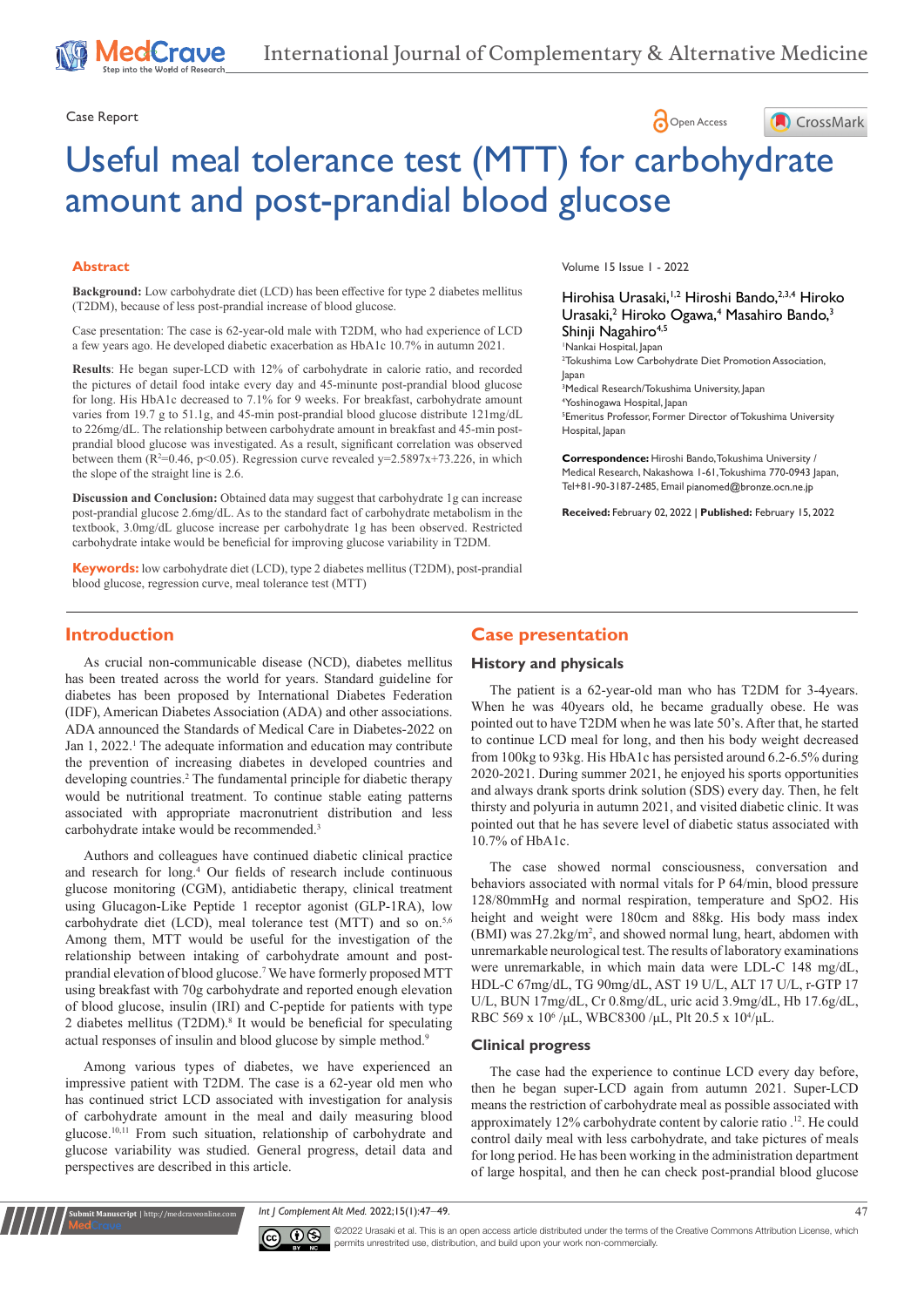when he had continued LCD meal for long. His post-prandial blood glucose was proved to be mostly increased after 45 minutes after breakfast .13. Consequently, he checked 45-min postprandial blood glucose.

#### **Results**

The case has checked the picture of actual breakfast and also 45 min post-prandial blood glucose after breakfast. Among them, four representative data are shown in Table 1, which clarified the detail carbohydrate amount in the foodstuff and blood glucose levels. In Table 1, carbohydrate amount in breakfast varies from 32.0 g to 51.1g, and 45-min post-prandial blood glucose distribute 132mg/dL to 205mg/dL. His lifestyle is stable and morning situation is always same around the breakfast.

**Table 1** Carbohydrate amount and post-prandial blood glucose in breakfast



The relationship between carbohydrate amount in breakfast and 45-min post-prandial blood glucose was shown in Figure 1. The ranges are from 19.7 g to 51.1g in carbohydrate amount and from 121mg/dL to 226mg/dL in post-prandial blood glucose. Significant correlation was observed between them ( $R^2=0.46$ ,  $p<0.05$ ). Regression curve revealed  $y = 2.5897x+73.226$ , in which the slope of the straight line is 2.6.

#### **Discussion**

In latest standard diabetic guideline by ADA, there is a general comment with evidence level B.3 Reduced intake of overall carbohydrate for diabetic patient has showed the most evidence of improving glucose variability. It may be applied in various type of eating way which meets each preference and need of each person. There is another comment with evidence level A, where patients with diabetes or increased risk should minimize consuming of foods with added sugar. Such foods may have the possibility to change more healthy and higher nutrient food choice.<sup>3</sup>

Regarding the treatment for diabetes, the fundamental principle has been proposed for long. Reducing caloric intake and increasing physical activity will be focused to lifestyle intervention for the firstline treatment for T2DM.<sup>14</sup> However, LCD has been prevalent and evaluated to be clinically effective for several aspects.15 They include to improve daily glucose variability, to reduce glucose-lowering agents for T2DM patients and to reduce body weight.<sup>16</sup>

In order to distinguish among several clinical trials for LCD, the carbohydrate ratio by the percentage of total energy intake was

investigated.17 As a result, carbohydrate intake of <10% is VLCKD (a very low-carbohydrate ketogenic diet), 10-25% is LCD (a low carbohydrate diet), 26-45% is a moderate carbohydrate diet, and  $>45\%$  is a high-carbohydrate diet.<sup>18,19</sup> As the greater carbohydrate is restricted, the greater glucose-lowering efficacy is found in T2DM.<sup>20</sup> However, it is not clarified yet whether strong restriction may lead to reduction of cardiovascular risk factors including blood pressure, hyperlipidemia and body composition.<sup>19</sup>



**Figure 1** Relationship between carbohydrate amount and post-prandial glucose.

From lots of meta-analyses and reviews, greater glucose-lowering efficacies by LCD were found compared with control diets. These results may be influenced by various factors other than LCD alone.<sup>21</sup> Then, clinical effects by LCD may be underestimated in some reports with certain protocols.<sup>22</sup> However, our previous study showed clinical efficacy of LCD for 2700 cases with obesity, in which average weight reduction was 6.6% associated with middle 50% (25%-75%) of 2.6%- 9.8% as 4.3kg weight reduction.23

 In the current case, detail data of carbohydrate and post-prandial blood glucose were investigated (Table 1). Furthermore, both parameters showed positive correlationship (Figure 1). As to the regression curve, the slope of the straight line is 2.6. This means that 1g of carbohydrate may increase about 3mg/dL of blood glucose. Authors and co-researchers have given lectures of LCD to various subjects, patients and associations so far. In the standard textbook of biochemistry, intake of carbohydrate increases blood glucose values.<sup>24</sup> Among them, we have taught that 1g of carbohydrate can increase 3mg/dL of blood glucose in the case of T2DM.25 Similarly, 5mg/dL and 1mg/dL of blood glucose will be increased in the case of T1DM patient and normal healthy subject, respectively.26 Consequently, obtained results of 2.6mg/dL per 1g of carbohydrate would be almost near data of 3mg/dL per 1g of carbohydrate. Further detail study with lots of data collection will be expected.

#### **Conclusion**

In summary, this report presented a diabetic male with LCD treatment. Detail records and relationship of carbohydrate amount and